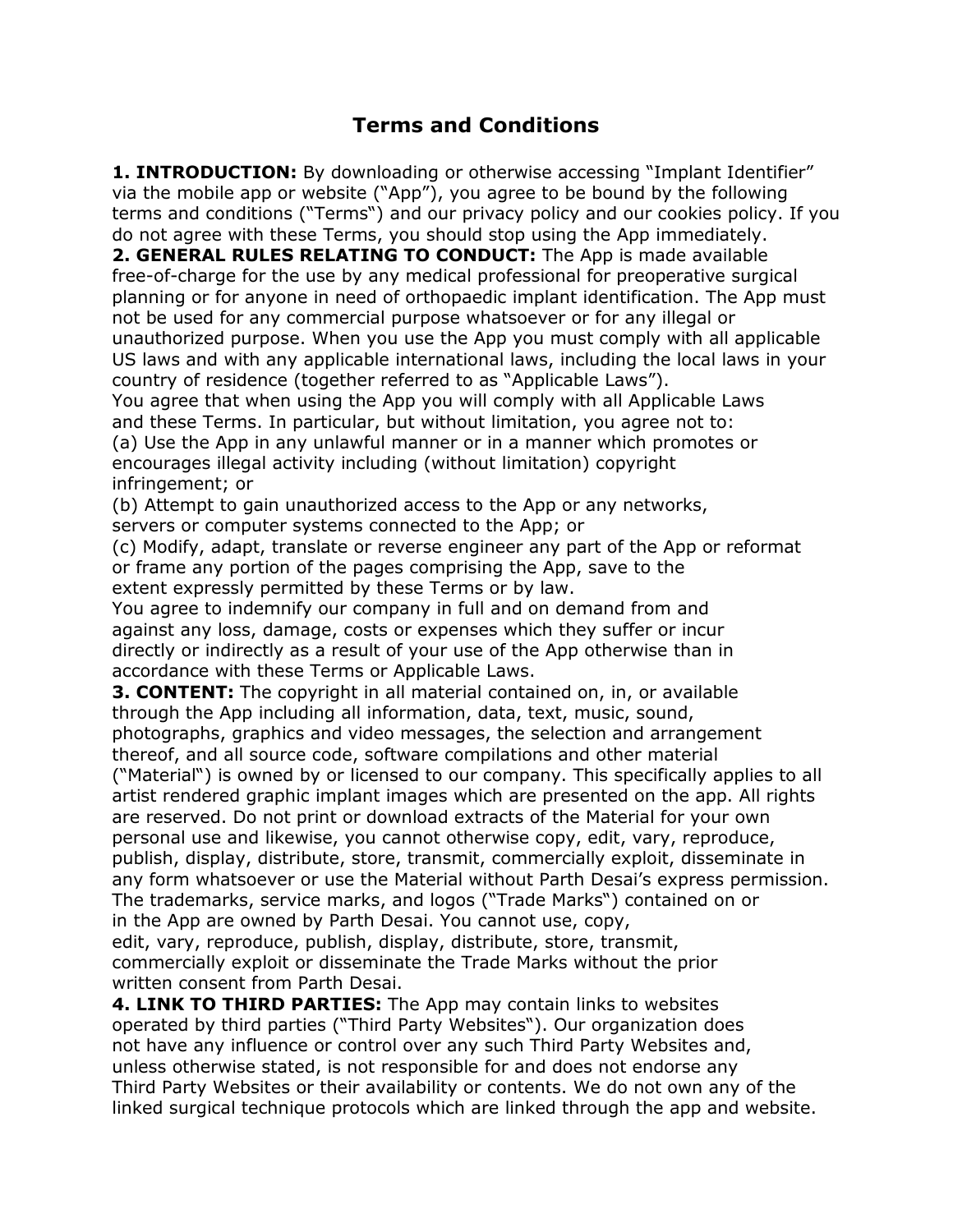**5. PRIVACY POLICY:** We take your privacy very seriously. The App will only use your personal information in accordance with the terms of our Privacy Policy (5), Implant Images Uploaded by User Policy (8), and PHI Containing Implant Images Policy (9). By using the App you acknowledge and agree that you have read and accept the terms of our app privacy policy and app cookies policy and these Terms.

**6. DISCLAIMER / LIABILITY:** Use of the application is at your own risk. The app is provided on an "as is" basis. To the maximum extent permitted by law: (a) our organization disclaims all liability whatsoever, whether arising in contract, tort (including negligence) or otherwise in relation to the app; and (b) all implied warranties, terms and conditions related to the app (whether implied by statue, common law or otherwise), including (without limitation) any warranty, terms or conditions as accuracy, completeness, satisfactory quality, performance, fitness for purpose or any special purpose, availability, non-infringement, or information accuracy. We accept to responsibility for any technical failure of the App; or any damage or injury to users or their equipment as a result of or relating to their use of the app.

Our organization will not be liable, in contract, tort (including, without limitation, negligence), under statute or otherwise, as a result of or in connection with the App, for any: (i) economic loss (including, without limitation, loss of revenues, profits, contracts, business or anticipated savings); or (ii) loss of goodwill or reputation; or (iii) special or indirect or consequential loss.

Nothing in these Terms shall be construed as excluding or limiting the liability of organization or its group companies for death or personal injury caused by its negligence or for any other liability which cannot be excluded by US law.

**7. SERVICE SUSPENSION:** Our organization reserves the right to suspend or cease providing any services relating to the apps published by it, with or without notice, and shall have no liability or responsibility to you in any manner whatsoever if it chooses to do so.

**8. MEDICAL/SURGICAL INFORMATION:** The App may contain general medical or orthopaedic surgery related implant information. The medical and surgical information is NOT medical advice and should NOT be treated as such. The medical information on our app and website is provided without any representations or warranties, express or implied. We do not warrant or represent that the medical information on this website (a) will be constantly available, or available at all; or (b) is true, accurate, complete, current, or non-misleading. You must not rely on the information on our website as an alternative to medical advice from your medical doctor, orthopaedic surgeon, or any other professional healthcare provider. If you have any specific questions about a medical issue, you should consult the appropriate healthcare professional. In no event shall our organization be liable for any damages of any kind in connection to or arising out of orthopaedic implant content provided.

**9. IMPLANT IMAGES UPLOADED BY USER:** In return for use of our free services, all implant images scanned into the app for automatic recognition by the artificial intelligence ("AI") algorithm, will be uploaded to our secure server and